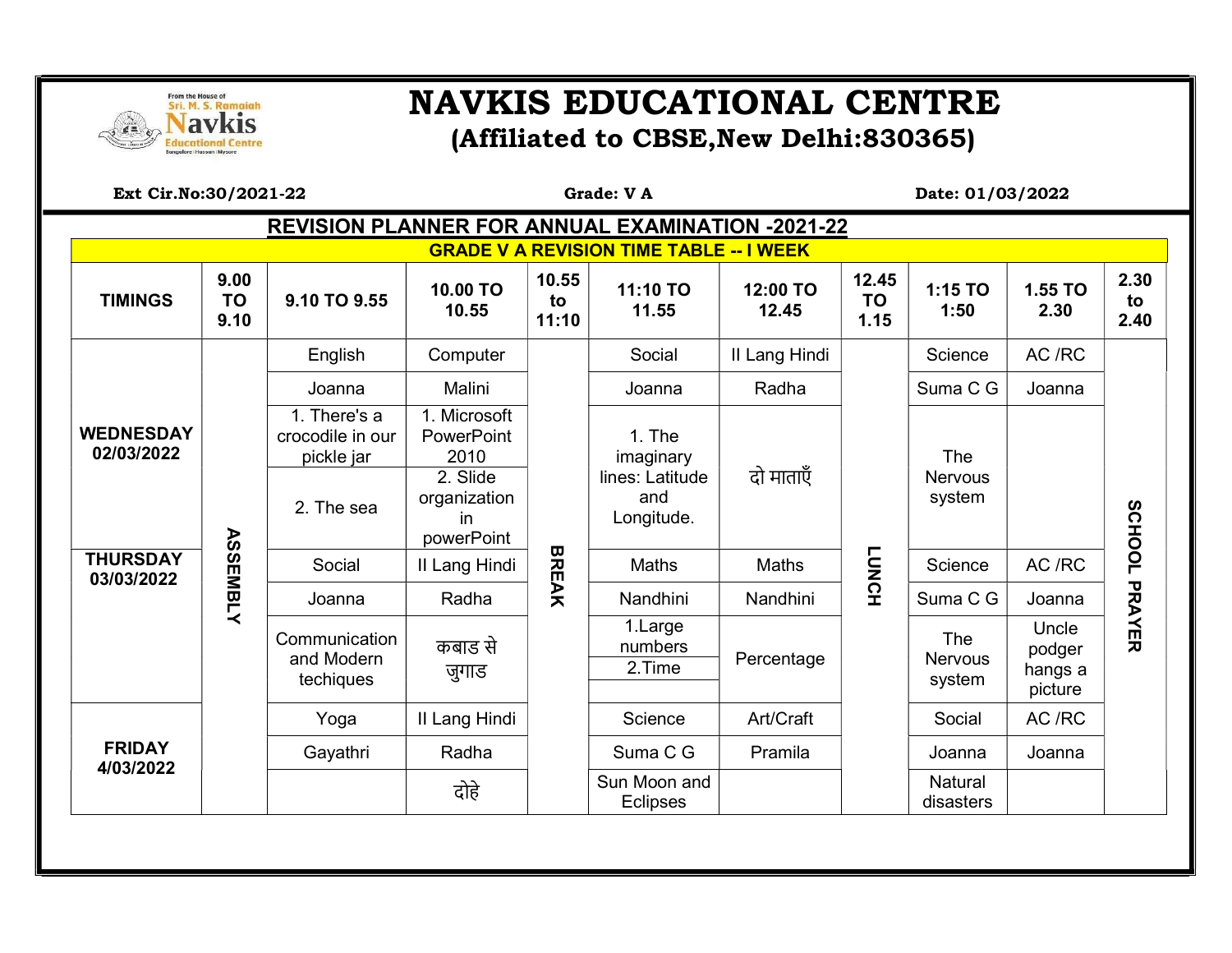|                    |                                                         |                                 |                            |                           | <b>GRADE V A REVISION TIME TABLE -- II WEEK</b> |                      |                                |                           |                           |                                |
|--------------------|---------------------------------------------------------|---------------------------------|----------------------------|---------------------------|-------------------------------------------------|----------------------|--------------------------------|---------------------------|---------------------------|--------------------------------|
| 2.30<br>to<br>2.40 | 1.55 TO 2.30                                            | 1:15 TO 1:50                    | 12.45<br><b>TO</b><br>1.15 | 12:00 TO<br>12.45         | 11:10 TO 11.55                                  | 10.55<br>to<br>11:10 | 10.00 TO<br>10.55              | 9.10 TO 9.55              | 9.00<br><b>TO</b><br>9.10 | <b>TIMINGS</b>                 |
|                    | AC /RC                                                  | II Lang Hindi                   |                            | <b>MATHS</b>              | <b>ENGLISH</b>                                  |                      | <b>SOCIAL</b>                  | <b>ENGLISH</b>            |                           |                                |
|                    | <b>JOANNA</b>                                           | <b>GRACY</b>                    |                            | <b>NANDHINI</b>           | <b>JOANNA</b>                                   |                      | <b>JOANNA</b>                  | <b>JOANNA</b>             |                           |                                |
|                    | <b>SCIENCE</b>                                          | ಸೋಮನ ಟಾಮಿ                       |                            | Fractions                 | The weather is<br>perfect for<br>running        |                      | THE COMING<br>OF THE           | The four<br>feathers      |                           |                                |
|                    | 20 marks test I                                         |                                 |                            |                           | The test                                        |                      | <b>BRITISH</b>                 | Work book 6,<br>7         |                           | <b>MONDAY</b>                  |
|                    | AC /RC                                                  | II Lang Hindi                   |                            | <b>MATHS</b>              | P.T                                             |                      | <b>COMPUTER</b>                | <b>ENGLISH</b>            |                           | 07/02/2022                     |
|                    | <b>JOANNA</b>                                           | <b>GRACY</b>                    |                            | <b>NANDHINI</b>           | <b>MAHESH</b>                                   |                      | <b>MALINI</b>                  | <b>JOANNA</b>             |                           |                                |
|                    | <b>SOCIAL</b><br><b>SCIENCE, III</b><br><b>LANGUAGE</b> | ಅಬ್ಬಾಸ್ ಹಣ್ಣಿನ<br>ಅಂಗಡಿ         |                            | Symmetry,<br>Patterns &   |                                                 |                      | <b>CHAPTER 8</b>               | Raoul the<br>Owl          |                           |                                |
|                    | TEST <sub>1</sub><br>20 marks test I                    |                                 |                            | <b>Nets</b>               |                                                 |                      |                                | Ice golawalla             |                           | <b>TUESDAY</b><br>08/02/2022   |
|                    | AC/RC                                                   | <b>SCIENCE</b>                  |                            | <b>II Lang Hindi</b>      | <b>SOCIAL</b>                                   |                      | <b>COMPUTER</b>                | <b>ENGLISH</b>            |                           |                                |
|                    | <b>JOANNA</b>                                           | <b>SUMA C.G</b>                 |                            | <b>RADHA</b>              | <b>JOANNA</b>                                   |                      | <b>MALINI</b>                  | <b>JOANNA</b>             |                           |                                |
| SCHOOL PRAYER      | Mathematics                                             | <b>Natural Disasters</b>        | LUNCH                      | अल्फ्रेड का<br>पश्चात्ताप | THE FREEDOM<br>STRUGGLE:<br>THE GANDIAN         | <b>BREAK</b>         | <b>CHAPTER 9</b>               | Snake<br>trouble          | <b>ASSEMBLY</b>           | <b>WEDNESDAY</b><br>09/02/2022 |
|                    | 20 marks test I                                         |                                 |                            | एक थी बूँद                | <b>PHASE (1919-</b><br>47)                      |                      |                                | Worksheet 8               |                           |                                |
|                    | AC /RC                                                  | <b>SCIENCE</b>                  |                            | <b>MATHS</b>              | <b>MATHS</b>                                    |                      | <b>II LANG</b><br><b>HINDI</b> | <b>SOCIAL</b>             |                           |                                |
|                    | <b>JOANNA</b>                                           | <b>SUMA C.G</b>                 |                            | <b>NANDHINI</b>           | <b>NANDHINI</b>                                 |                      | <b>RADHA</b>                   | <b>JOANNA</b>             |                           |                                |
|                    | II Language                                             | Rocks and<br><b>Minerals</b>    |                            | Percentage                | Money                                           |                      | समय बहुत ही<br>मूल्यवान है     | <b>WE ARE</b><br>PROUD OF |                           | <b>THURSDAY</b>                |
|                    | 20 marks test I                                         |                                 |                            |                           |                                                 |                      | सूरत शहर से                    | <b>THEM</b>               |                           | 10/02/2022                     |
|                    | AC /RC                                                  | <b>SOCIAL</b>                   |                            | ART&<br><b>CRAFT</b>      | <b>SCIENCE</b>                                  |                      | <b>II LANG</b><br><b>HINDI</b> | <b>YOGA</b>               |                           |                                |
|                    | <b>JOANNA</b>                                           | <b>JOANNA</b>                   |                            | <b>PREMULA</b>            | SUMA C.G                                        |                      | <b>RADHA</b>                   | <b>GAYATHRI</b>           |                           | <b>FRIDAY</b>                  |
|                    | <b>ENGLISH</b><br>20 marks test I                       | THE INDIAN<br><b>GOVERNMENT</b> |                            |                           | Soil                                            |                      | बाबा आमटे                      |                           |                           | 11/02/2022                     |